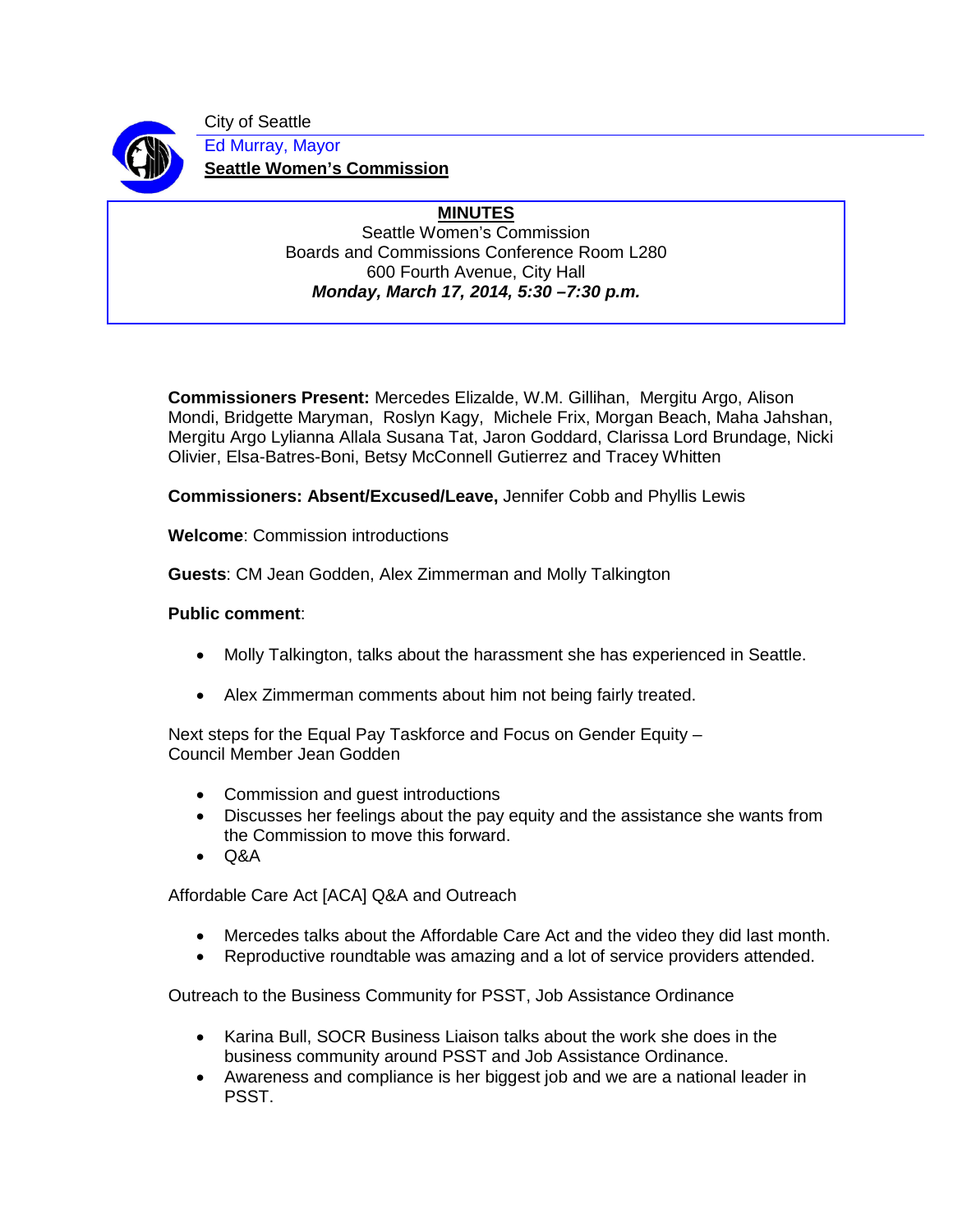- Karina leaves brochures around the work she does.
- Jennifer Samuels shares that CM Bruce Harrell and CM Licata would be interested in getting information on what is needed to continue to make the PSST successful.

Discussion of Administrative Changes for SOCR and SWC

- Commissioners were receptive to start doing their minutes.
- Nicki and Clarissa volunteer to do the minutes.

WA State Labor Education and Research Workers' Rights Manual

• Betsy talks about the Washington State Workers' Rights Manual to share with the Commission. She passes out a flyer and notes that these documents are done in several different languages.

Discussion of Housing &Homelessness Sub-Group Meeting with CM Clark. Allison discusses the following things:

- Gives an update on the meeting with CM Sally Clark and talked about her committees work on the fair jobs act.
- Office of housing will be working on a strategic plan. Director of Housing has not yet been confirmed.
- Existing affordable housing keeps going away.
- Suggestions to the Commission get more involved in the budget statement of issues from the Commission what would constitute success in the city. Search for new HSD Director.
- DV issues
- Search for Chief of Police
- Super subcommittee on Housing and Homelessness to meet in May at 5:00 p.m. Boards and Commissions Conference room for their first meeting.

Girl Justice Focus Group Advocacy & WARN Human Trafficking Network Update

• Jaron doing focus groups with girls all over the state and now working with women. Jaron is consulting with them in Girl Scouts and how they are going to do their focus groups for Women and they would like to do a focus group with the Commission as well.

## *Lauren Othon, SOCR*

- Gender Equity update comprehensive one from CM Jean Godden already.
- Gender equity issues are calling our Office
- Austin Texas called us regarding gender equity assistance as they have started the parental leave.
- Parental leave started in Boston Massachusetts.
- Nation is looking at us on this issue.

## Meeting a**djourned at 7:40p**